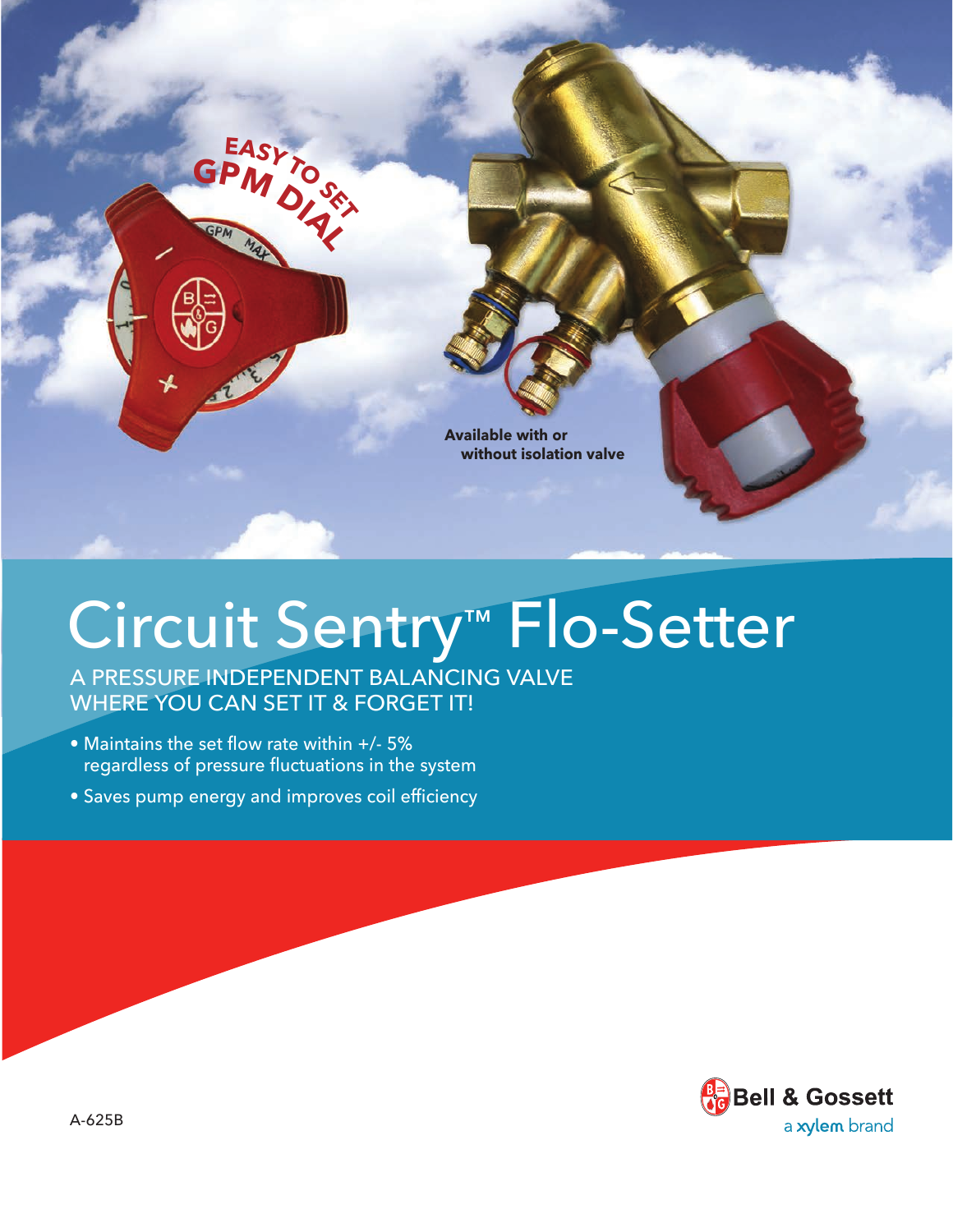### The new Bell & Gossett Circuit Sentry<sup> $M$ </sup> Flo-Setter Dynamic Balancing Valve Is Simple To Select And Easy To Use.

Why allocate more time and money than necessary to balance heating and cooling systems? Just set the flow and the Circuit Sentry™ Flo-Setter valve does the rest. The **new GPM dial** is unique and easy to set. Once set, no adjustments are required even if the pressure varies or the system is changed. It is as simple as it gets.

The Circuit Sentry™ Flo-Setter valve is easy to install and maintains set flow rate even when installed next to a pipe bend or fitting. The easy to read gallons per minute scale on the lockable handle ensures that the flow setting is simple and user friendly while the integral P/T plugs allow verification of required differential pressure.



#### **Externally adjustable flow limiter that provides hydronic balance for ultimate system efficiency**

- **The unique New GPM dial is easy to set. Requires no instruments, charts or wheels**
- Maintains the set flow rate within +/- 5% regardless of pressure fluctuations in the system
- Saves pump energy and improves coil efficiency
- Easy to install and lockable handle allows simple adjustment to design or required flow rate should specifications change
- Minimized commissioning time due to automatic balancing of the system
- No minimum straight pipe lengths required before or after the valve
- Integrated pressure / temperature ports to easily measure differential pressure and temperature
- Large open flow paths for clog-free operation

#### Measuring up against the others.

When Bell & Gossett is directly compared to others in lab tests, Circuit Sentry<sup>TM</sup> Flo-Setter operation and stability of flow is far superior. Trust Bell & Gossett to deliver the results that are needed for ultimate system efficiency – the others just don't stack up.

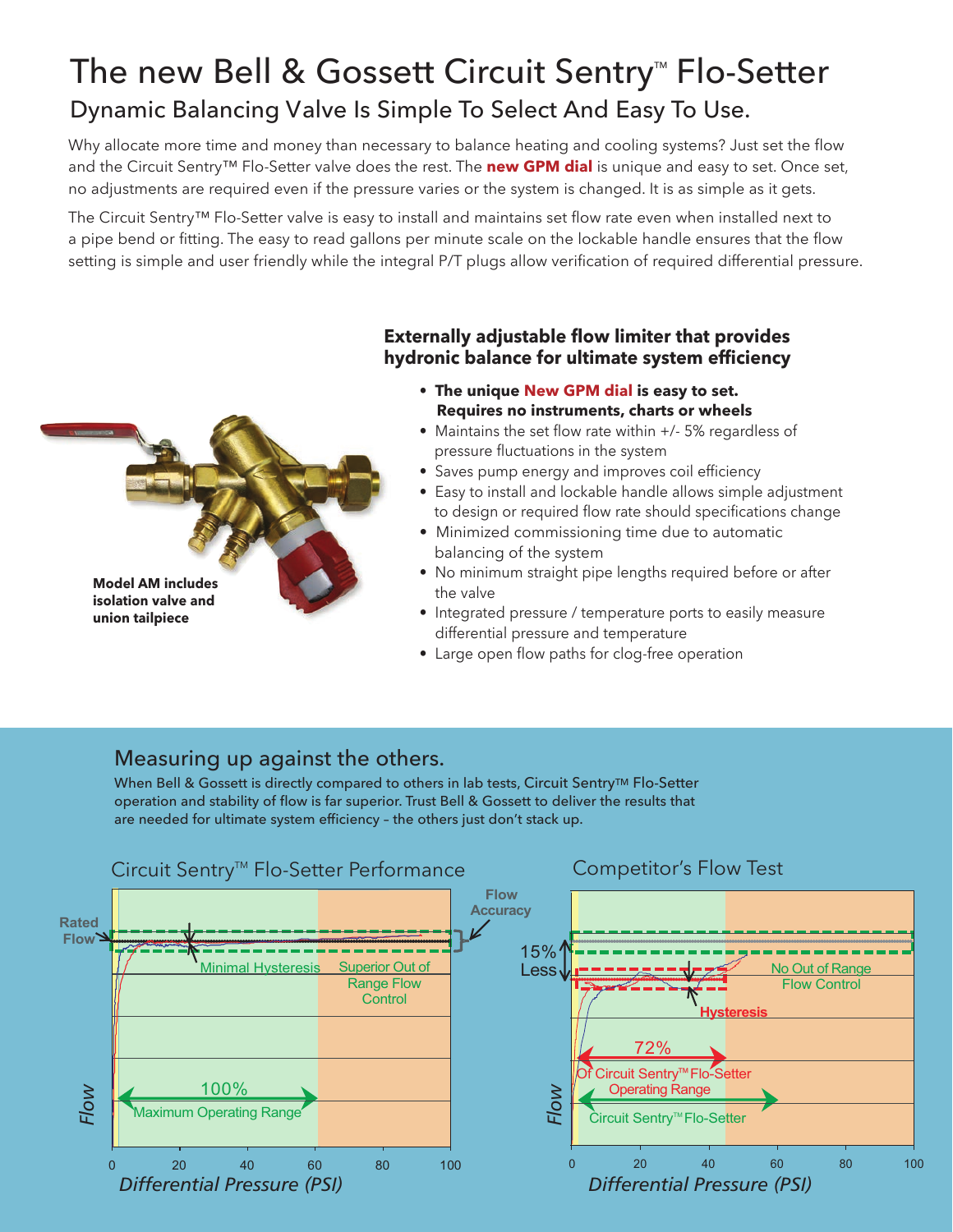**Removable differential pressure cartridge solution simplifies flushing procedure.**

**Once the cartridge is in place, the revolutionary technology automatically keeps the flow stable regardless of the sudden pressure fluctuations in the system as long as the ∆P across the valve falls within the allowable range.**

**Built-in P/T ports for easy pressure reading which equates to easy commissioning.**

**With Bell & Gossett's high quality construction, you can rest assured that your valve will operate trouble free.**

**GPM D**<sub>SE</sub>

**EAS** 

#### AM2Y coil kit

Complete coil kit solutions are available. Please contact your local B&G Representative for further information.



**No minimum straight pipe lengths required before or after the valve.**

**NEW GPM dial – Easy set feature Includes lockable handle. Set it and forget it.**